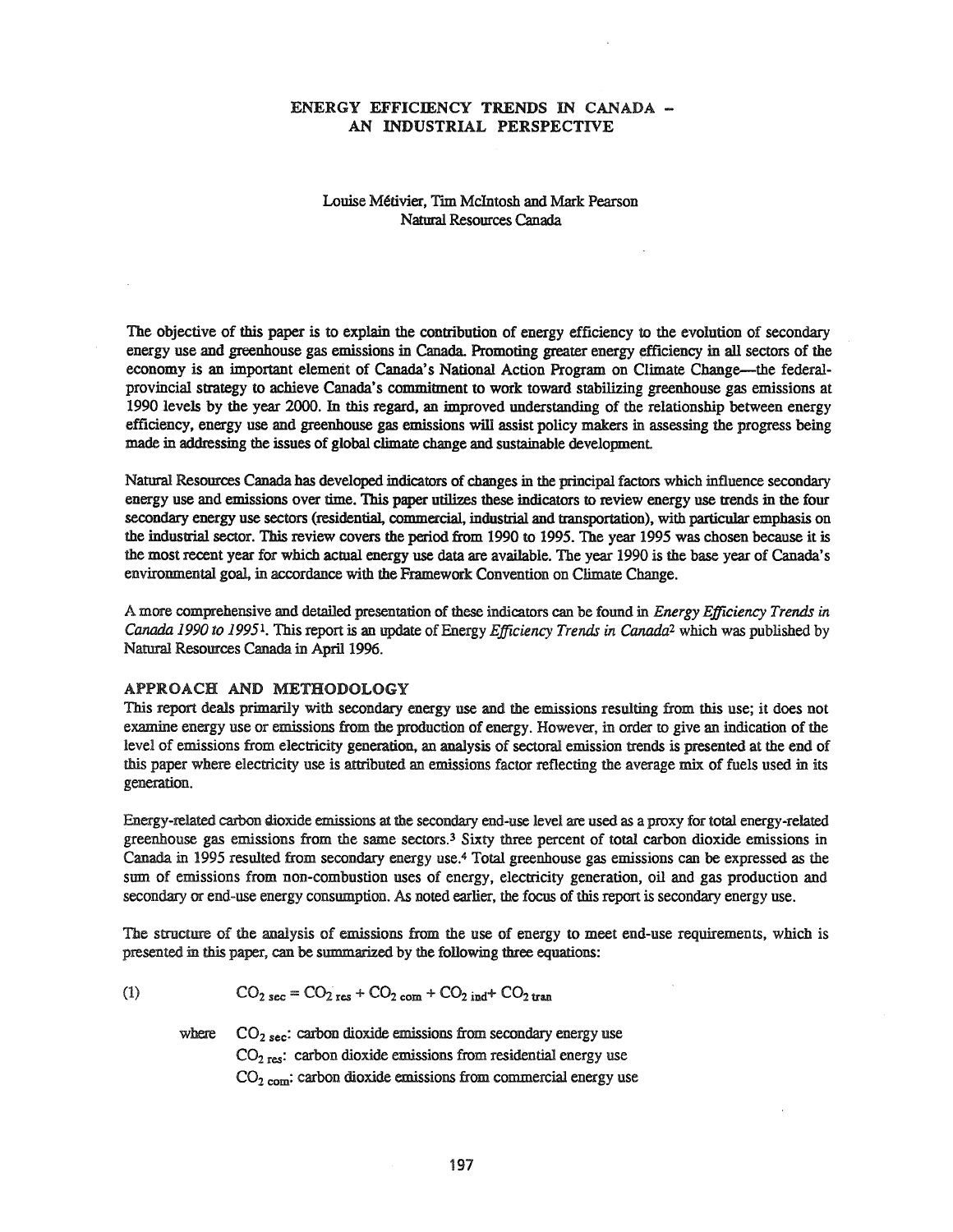$CO<sub>2</sub>$  ind: carbon dioxide emissions from industrial energy use

 $CO<sub>2</sub>$ <sub>tran</sub>: carbon dioxide emissions from transportation energy use

In each energy-using sector, energy-related emissions are expressed as the product of energy use and the carbon dioxide intensity of this energy use. This is written as:

(2)  $CO_2 = E \times (CO_2/E)$ 

where  $CO_2$ : Carbon dioxide emissions E: Energy use  $CO<sub>2</sub>/E$ : Carbon dioxide intensity of energy use

In turn, change (expressed as  $\Delta$  in the equation below) in carbon dioxide emissions is approximated<sup>5</sup> by the sum of growth in energy use and carbon intensity:

(3) 
$$
\Delta CO_2 = \Delta E + \Delta (CO_2/E)
$$

Equations 2 and 3 are sector specific and are used to present the emissions component of the analysis presented in the review of each end-use sector. The analysis of emissions presented for each of these sectors elaborates on the factors underlying growth in both energy use and carbon dioxide intensity of energy use.<sup>6</sup>

## Analysis or trends in energy use and efficiency

During the past 20 years, a large body of research has accumulated on energy efficiency indicators. Much of this research was undertaken by the Lawrence Berkeley Laboratory in the United States and the Agence de l'environnement et de la maîtrise de l'énergie in France (Ademe).<sup>7</sup> We have adopted two of the most useful tools developed through their work: the indicators pyramid and the factorization method. The indicators pyramid<sup>8</sup> is a useful tool to establish the relationship between the various indicators for a given sector, and the hierarchy between indicators representing different levels of aggregation.

Figure 1 illustrates the indicators pyramid for the industrial sector. The pyramid viewed from the top down presents energy use at increasing levels of detail. At the top level of the pyramid, one can examine industrial energy use and aggregate sector-specific intensity ratios, such as industrial energy use per unit of gross domestic product (GDP). Or one can look at the energy use associated with different branches ofindustry being provided and examine such indicators as energy use per unit of GDP by branch. At the most disaggregated level, one could, data permitting, develop indicators for specific pieces of equipment or processes.

While the pyramid serves to organize the indicators, it does link, but does not identify the contribution of changes in one indicator to changes in another. The factorization methodology attributes the change in energy use at any level of the pyramid to four factors: activity, mix of activity (stmcture), weather, and energy intensity. For example, a factorization of total residential energy use would attribute the change in energy use to growth in households (activity), to the change in the end-use mix , to the change in weather and to the change in energy intensity of each of the end uses.

Increases in sector activity lead to increased energy use and emissions in that sector. In the industrial sector, for example, all other things remaining the same, an increase in output would have the effect of increasing energy use. A shift in the structure of activity towards more energy-intensive components of activity, all other things the same, leads to increased energy use and emissions. For example, if the distribution of activity in the industrial sector shifts from construction to the pulp & paper industry, an increase in industrial energy use will result as the former is much less energy-intensive than the latter. Fluctuations in weather lead to changes in space-heating and -cooling requirements. A colder winter or a warmer summer can both lead to increased energy use. The weather effect is most significant in the residential and commercial sectors where both heating and cooling requirements are important

By isolating the importance of activity, stmcture and weather, it is possible to estimate the impact of energy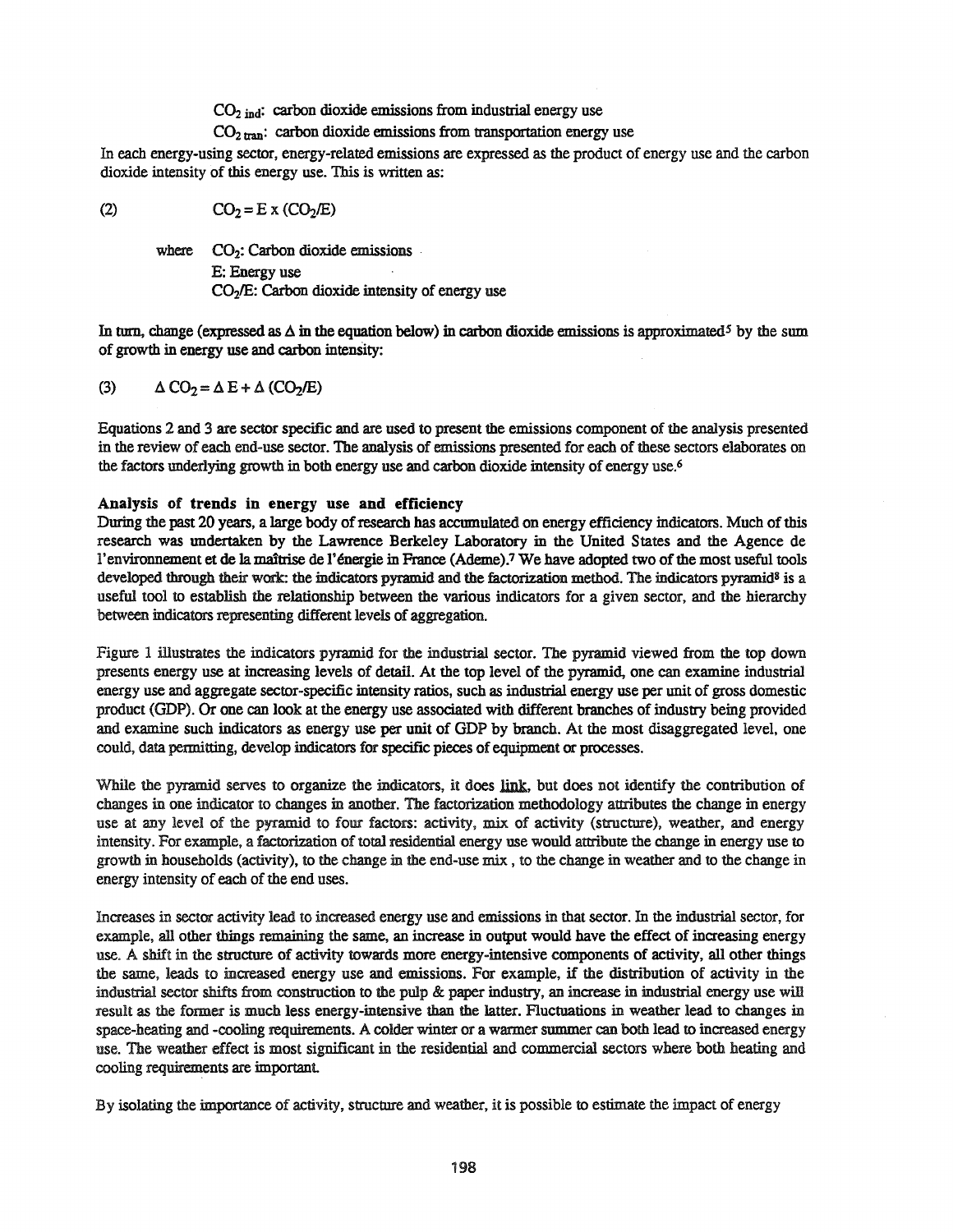intensity on changes in energy consumption. The change in energy intensity can be interpreted as an "indicator" of the change in energy efficiency, the latter of which is only directly measmable at the greatest level of disaggregation. However, the reader should keep in mind that the estimated change in energy intensity reflects technological efficiency improvements as well as the energy efficiency improvements that result from fuel switching and behavioral change, among others.





DFO: Diesel Fuel Oil LFO: Light Fuel Oil LPGs: Liquified Petroleum Gases NGLs: Natural Gas Liquids

## The Data

While it is necessary to base the analysis on a sound analytical framework, this is not a sufficient condition to produce reliable and defensible analysis of changes in energy use. The availability of good quality data<sup>9</sup> on energy use, emissions, and activity levels in each end-use sector is crucial to the production of high quality analysis. The strength of *Energy Efficiency Trends in Canada 1990 to* 1995, on which this paper is based, rests upon explicit recognition of the importance of both the method and the quality of the data. Readers should refer to *Energy Efficiency Trends in Canada 1990 to* 1995 for a complete overview of the strengths and weaknesses of the data used in the report

## SECONDARY ENERGY USE AND EMISSIONS INDICATORS

Emissions from secondary energy use in Canada account for almost two-thirds of all carbon dioxide emissions. At the secondary level, energy consumption and associated carbon dioxide emissions are concentrated in five sectors: residential, agriculture, commercial, industrial and transportation. The transportation sector accounts for the largest share of carbon dioxide emissions from secondary energy use (43 percent), followed by industrial (31 percent), residential (14 percent), commercial (9 percent) and agriculture (4 percent).<sup>10</sup>

Table 1 summarizes the changes in carbon dioxide emissions, energy use and carbon dioxide intensity of energy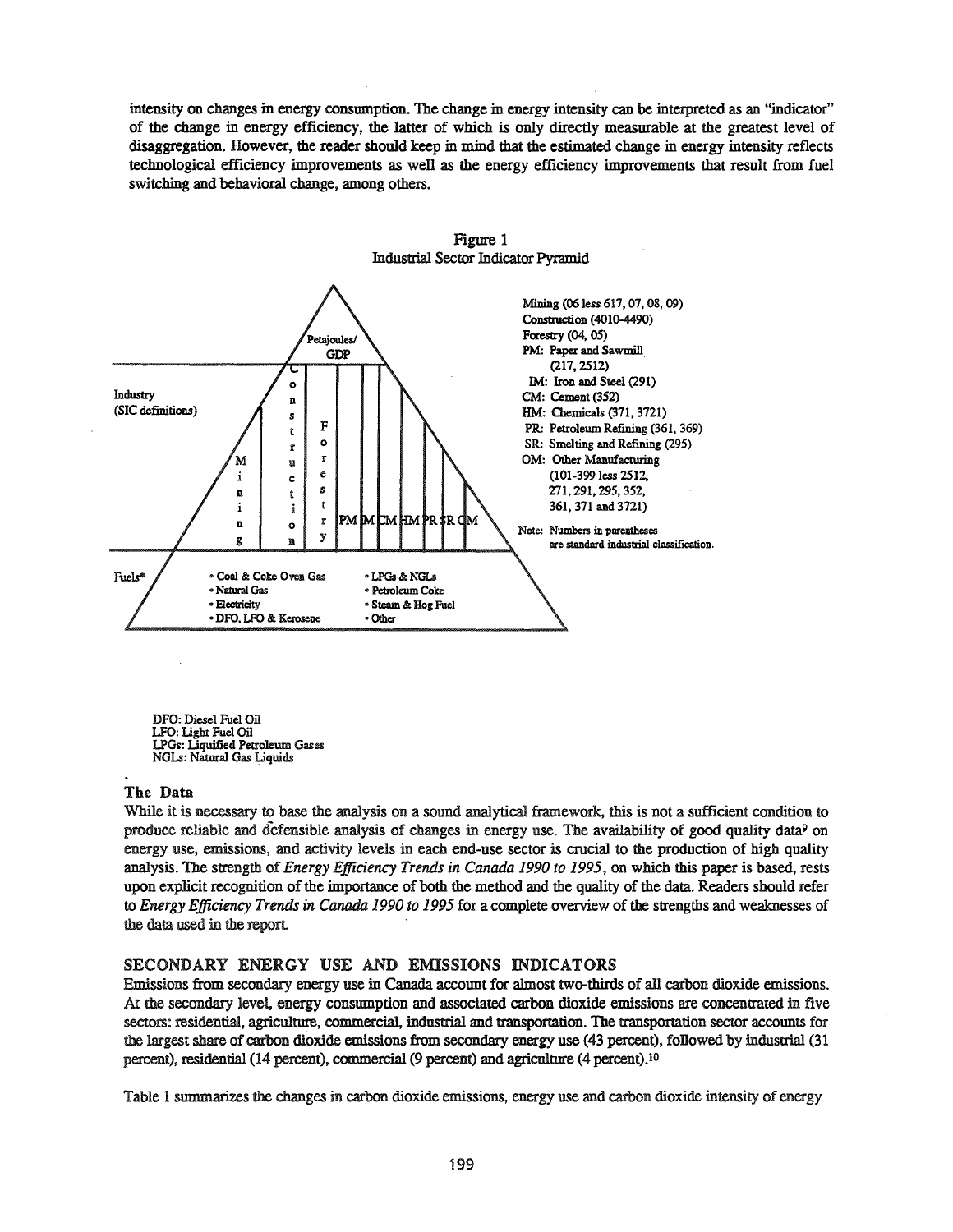use from 1990 to 1995 for total secondary energy use by end-use sector. From 1990 to 1995, carbon dioxide emissions resulting from secondary energy use increased by 5.1 percent. The most significant change occurred in the transportation sector, where emissions increased by about 7.9 percent Carbon dioxide emissions in the industrial sector increased 2.5 percent from 1990 to 1995. The increase in carbon dioxide emissions result from both changes in energy use and its carbon dioxide intensity. In all sectors but agriculture, energy use had the largest influence on the change in emissions from 1990 to 1995. At the total secondary level, energy use grew by 7.5 percent, from 6882 petajoules to 7400 petajoules. Had energy use remained at 1990 levels, carbon dioxide emissions would have been 22 megatonnes lower in 1995 because of a 2.3 percent decline in the carbon dioxide intensity of secondary energy use.

|                 | Summary of Major Emissions Related Indicators<br>(Percent Change 1990 to 1995) |                   |                                       |  |  |
|-----------------|--------------------------------------------------------------------------------|-------------------|---------------------------------------|--|--|
|                 | Carbon Dioxide<br><b>Emissions</b>                                             | <b>Energy Use</b> | Carbon Dioxide<br>Intensity of Energy |  |  |
| Secondary       | 5.1                                                                            | 7.5               | $-2.3$                                |  |  |
| Residential     | 3.0                                                                            | 3.9               | $-0.8$                                |  |  |
| Agriculture (a) | 2.2                                                                            | 0.9               | 1.3                                   |  |  |
| Commercial      | 5.4                                                                            | 9.0               | $-3.5$                                |  |  |
| Industrial      | 2.5                                                                            | 9.1               | $-6.0$                                |  |  |
| Transportation  | 7.9                                                                            | 8.0               | ognes.                                |  |  |

## Table 1 Summary of Major Emissions Related Indicators

(a) Emissions from Agriculture energy use are not analyzed further than data in this table for lack of sufficient information.

-- Amount too small to be expressed at one decimal.

## Trend in the Carbon Dioxide Intensity of Secondary Energy Use

The decline in the carbon dioxide intensity resulted from a shift in the mix of fuels used to meet demand. In interpreting the impact of shifts in fuel shares on the carbon dioxide intensity of energy use, it is important to remember the following:

- The carbon intensities of natural gas and wood waste are lower than those of most oil products;
- .. No carbon dioxide is emitted from the use of electricity at the end-use level. Thus, a shift from fossil fuels, such as fuel oil or natural gas, to electricity will result in a reduction in carbon dioxide intensity at the end-use level<sup>11</sup>; and
- For wood wastes and pulping liquor, emissions are not counted since Canada's forests are considered to be managed in a sustainable manner. Thus a shift to biomass reduces carbon dioxide intensity at the secondary level.

As shown in Figure 2, from 1990 to 1995 there was an increase in the shares of natural gas by 1 percentage point and other fuels by almost 1 percentage point (mostly wood waste and pulping liquor used in the pulp and paper sector) at the expense of oil products, which declined by almost 2 percentage points. As noted above, the carbon dioxide intensities of natural gas and wood waste are significantly lower than those of most oil products.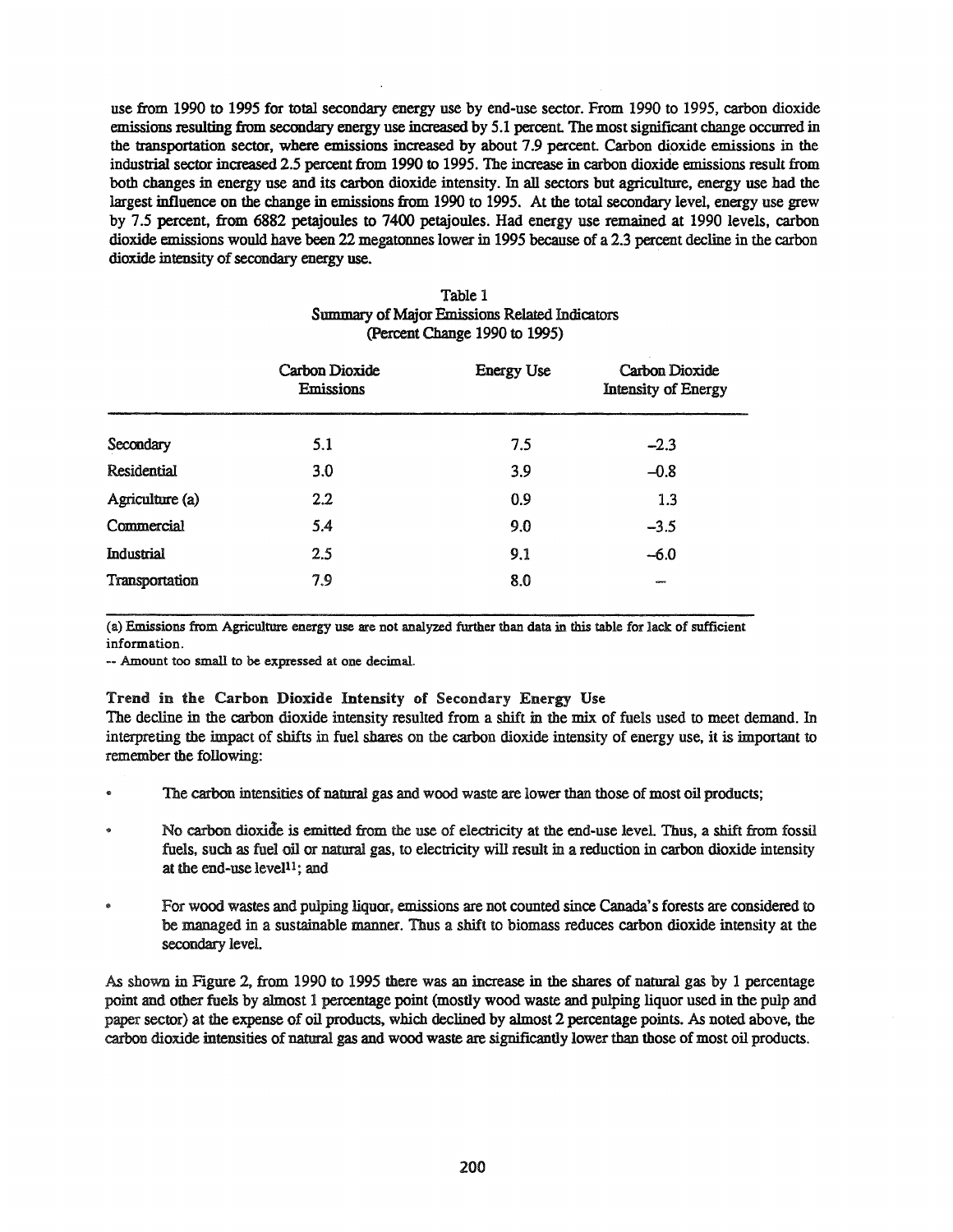

Evolution of Secondary Energy Use and its Major Determinants

Secondary energy use accounts for 73 percent of total energy consumption in Canada. The remainder is used mostly for transforming one energy form into another, like coal to electricity and energy used by suppliers to transport energy to markets. In both 1990 and 1995, the industrial sector accounted for the largest share of secondary energy use (39 percent), followed by transportation (27 percent), residential (19 percent), commercial (13 percent) and agriculture (3 percent). From 1990 to 1995, energy use grew the fastest in the industrial, commercial and transportation sectors, 9.1,9.0 and 8.0 percent respectively. Growth in energy use was slowest in the residential and agriculture sectors, 3.9 and 0.9 percent respectively.

Table 2 presents the effect of growth in activity, structure, weather and energy intensity on the growth in secondary energy use from 1990 to 1995. Growth in secondary energy use was most influenced by changes in sectoral activity levels. Had only the level of activity changed in each sector from 1990 to 1995 while structure, weather and energy intensity remained at their 1990 levels, secondary energy use would have increased by 637 petajoules, rather than the actual 518 petajoules. Structure, or the mix of activity, favoured a shift in the distribution of sector activity towards more energy-intensive components of the Canadian economy. This shift contributed 193 petajoules to the increase in secondary energy use. Weather also contributed to the increase in secondary energy use. Although warmer than Environment Canada's 30-year annual average (1951 to 1980), the winter of 1995 was colder than the winter of 1990, leading to increased space-heating requirements and contributing 52 petajoules to increased secondary energy use.

Energy intensity was the only factor that kept secondary energy use from increasing more than it actually did from 1990 to 1995. Had energy intensity remained at its 1990 level and only activity levels, structure and weather changed, secondary energy use would have been 308 petajoules higher in 1995 than it actually was.

The balance of this report reviews sectoral trends in energy use and energy intensity. For purposes of brevity, the trends concerning the residential, commercial and transportation sectors are summarized. While the trends in the industrial sector are examined in more detail.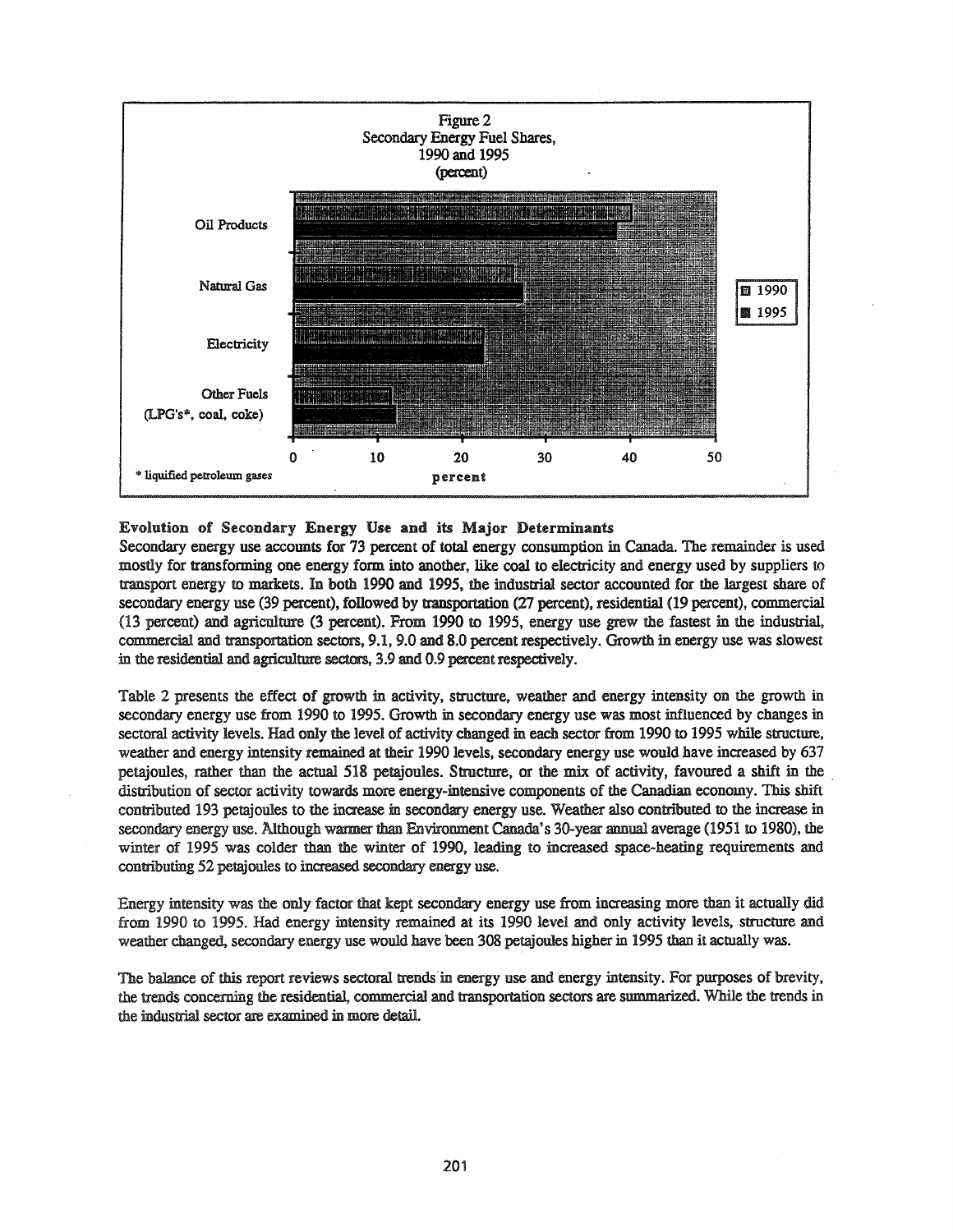|                | Increase in<br><b>Energy Use</b><br>from<br>1990-1995 | Activity<br>Effect | Structure<br>Effect | Weather<br>Effect | Energy<br>Intensity<br>Effect | Interaction |
|----------------|-------------------------------------------------------|--------------------|---------------------|-------------------|-------------------------------|-------------|
| Residential    | 51                                                    | 134.8              | 15.8                | 40.2              | $-125.3$                      | $-14.1$     |
| Commercial     | 77                                                    | 87.7               | 3.3                 | 11.5              | $-22.7$                       | $-1.6$      |
| Industry       | 241                                                   | 156.5              | 68.3                | n.a.              | 11.3                          | 4.6         |
| Transportation | 146                                                   | 257.6              | 105.9               | $-$ n.a.          | $-171.4$                      | $-37.7$     |
| Passenger      | 105                                                   | 175.6              | 1.6                 | n.a.              | $-55.5$                       | $-9.6$      |
| Freight        | 42                                                    | 82.0               | 104.3               | n.a.              | $-115.9$                      | $-28.1$     |
| Agriculture    | $\overline{2}$                                        | n.a.               | n.a.                | n.a.              | n.a.                          | n.a.        |
| TOTAL          | 518                                                   | 637                | 193                 | 52                | $-308$                        | $-49$       |

## Table 2 Factors Influencing Growth in Secondary (petajoules)

#### Residential Sector

Residential energy use accounts for 19 percent of secondary energy use and almost 14 percent of emissions from secondary energy use. From 1990 to 1995, carbon dioxide emissions resulting from residential energy use increased by 3 percent. Growth in residential energy emissions can be explained by growth in residential energy use and its change in carbon dioxide intensity. Over the period, residential energy use increased by 3.9 percent, or 51 petajoules, whereas the carbon dioxide intensity of residential energy use declined by 0.8 percent, mainly due to a fuel shift from oil to natural gas to meet space- and water-heating requirements.

The change in residential energy use was largely influenced by growth in economic activity (the number of households), which increased by 10.2 percent over the period. Had all factors remained at 1990 levels and only activity changed, energy use would have increased 2.6 times more than it actually did.

Weather increased space-heating requirements by 40 petajoules as the winter of 1995 was colder than the winter of 1990. Although weather influenced space-cooling demand, its impact on total residential energy nse was negligible as space cooling accounts for less than one percent of the energy requirements in this sector.

The effect on energy use of a strong decline in energy intensity over the period partially offset the increase in energy use associated with weather and growth in activity by 125 petajoules. This decline in energy intensity was largely the result of improvements in the energy efficiency of space heating equipment and appliances. For example:

- mid- and high-efficiency heating equipment captured 100 percent of shipments by 1995, compared with only 37 percent of shipments of natural gas heating equipment in 1990; and
- $\bullet$  the average unit energy consumption of new refrigerators in 1995 was 35 percent less than that of units sold in 1990.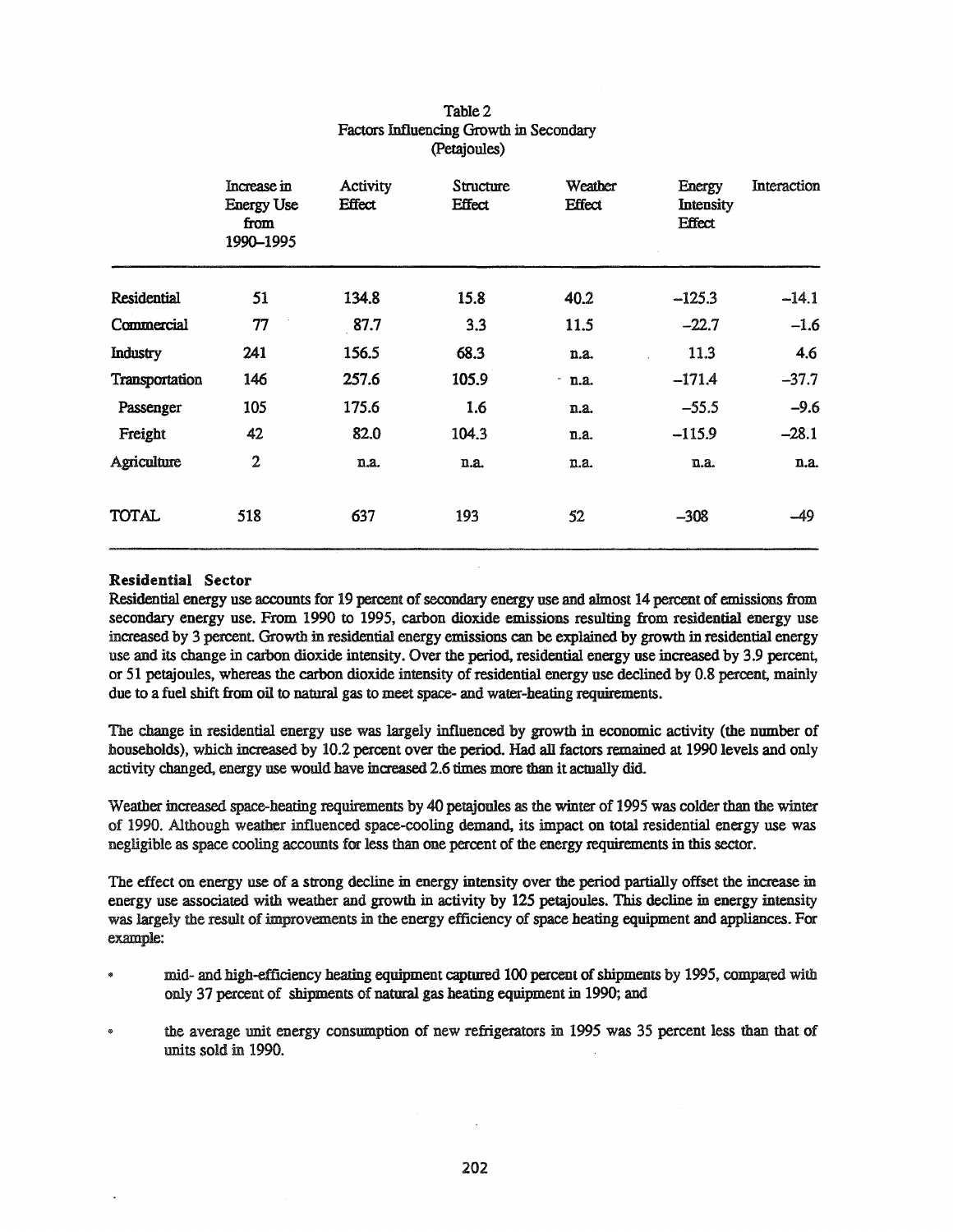#### Commercial Sector

Commercial energy use accounts for 13 percent of secondary energy use and almost 9 percent of emissions from secondary energy use. From 1990 to 1995, carbon dioxide emissions resulting from commercial energy use increased by 5.4 percent. The increase in emissions was the result of the offsetting effects of a 9 percent (or 77 petajoules) increase in energy use and a 3.5 percent decline in the carbon dioxide intensity of commercial energy use. The decline in carbon dioxide intensity was due in large part to a fuel shift from oil to natural gas for spaceand water-heating applications.

As in the residential sector, the change in commercial energy use was primarily influenced by growth in economic activity (measured as the growth in floor area), which increased by 10.3 percent over the period. Weather, and to a lesser degree structure, also contributed to increased energy use.

Energy intensity, the only factor that worked towards offsetting growth in energy use. The change in energy intensity resulted in energy requirements being 23 petajoules less than they would otherwise have been. The energy intensity effect was the result of increased energy efficiency of buildings and equipment, improved energy management practices of occupants, as well as a decline in occupancy rates.

#### Transportation Sector

Transportation energy use, which accounts for almost 27 percent of secondary energy use and 43 percent of emissions from secondary energy use, includes two components: the energy used to move people-passenger transportation-and goods-freight transportation. This sector is divided into four mode segments: road, rail, air and marine. From 1990 to 1995, carbon dioxide emissions resulting from transportation energy use increased by 7.9 percent. Transportation energy use also increased by 8.0 percent, or 146 petajoules, whereas the change in the carbon dioxide intensity of transportation energy use was negligible.

Passenger transportation energy use, which accounts for 65 percent of transportation energy use, increased by almost 9 percent from 1990 to 1995. This change was largely influenced by these offsetting factors: growth in economic activity (measured as passenger-kilometres), which increased by 15.2 percent, and the effect of energy intensity, which alone would have led to a decline in energy use of almost 5.0 percent

From 1990 to 1995, energy intensity declined in the light vehicles (cars and light trucks) segment ofroad passenger transport energy due to the penetration of more efficient vehicles into the vehicle stock. The average fuel economy of new vehicles increased by 1.9 percent from 1990 to 1995 (from 10.3 to 10.1 litres per 100 kilometres). Moreover, the fuel economy of the stock of vehicles increased by 3.7 percent from 1990 to 1995 (from 10.7 to lO.3litres per 100 kilometres). These gains have occurred in the face of a trend toward heavier and more powerful vehicles in the 199Os.

Freight transportation energy use increased 42 petajoules between 1990 and 1995. Had all factors except activity (measured as tonne-kilemetres) remained at their 1990 levels, freight transport energy use would have increased by 82 petajoules. The effect of structural shifts contributed to an increase in energy use by 104 petajoules, due mainly to a mode shift from marine and rail to road. If energy intensity had not declined freight transportation energy use would have been 116 petajoules higher in 1995.

#### Industrial Sedor

Industrial energy demand accounted for 39 percent of secondary energy use and 31 percent of energy end-use based carbon dioxide emissions. Energy use increased 9.1 percent between 1990 and 1995 while carbon dioxide emissions from industry energy use increased 2.5 percent to 99 megatonnes in 1995 from 97 megatonnes in 1990. However, the trend over time shows that only in 1995 were emissions higher than in 1990. Industry energy use and emissions fell after 1990 and then began to increase in 1992. Emissions grew slower than energy use due to a decline in carbon dioxide intensity. The decline in carbon dioxide intensity, which began in 1993, was mainly due to fuel shifting from oil products to less carbon dioxide intensive "other fuels" and electricity.<sup>12/13</sup> This fuel switching was concentrated in a few industries.<sup>14</sup>

The industrial sector includes manufacturing industries, forestry, construction and mining. Manufacturing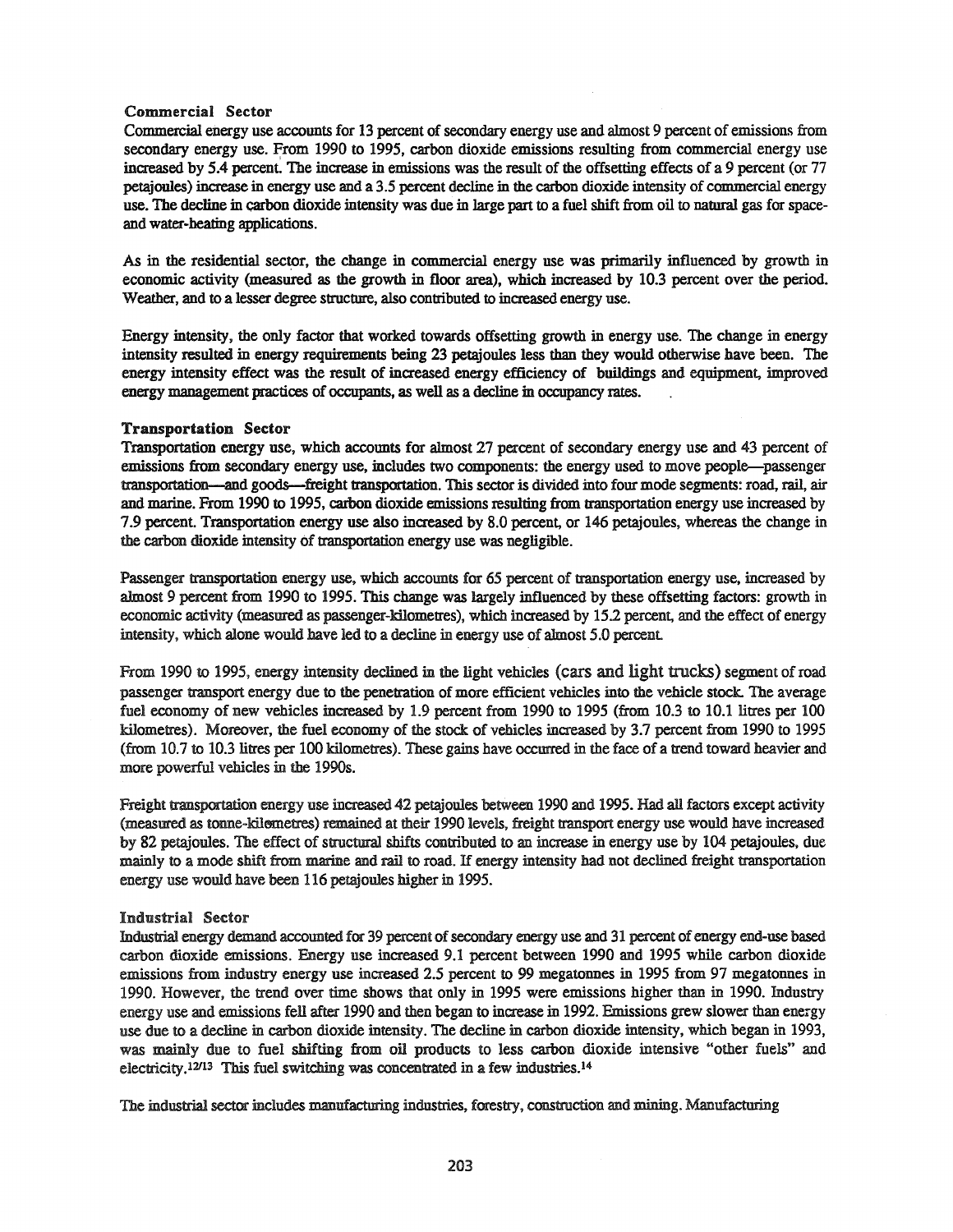consists of six large and relatively energy intensive branches plus one other branch which includes all the rest of manufacturing. Manufacturing is the largest energy user, accounting for 86 percent of industry energy use in 1995. The six specific manufacturing industries examined are cement, chemicals, iron & steel, petroleum refining, pulp & paper, smelting  $\&$  refining. Mining is also a large energy user. As shown in Figure 3, these six industries and mining accounted for about 30 percent of total industry activity in 1995 but they used 77 percent of total industrial energy.IS By contrast, other manufacturing accounted for roughly 50 percent of industrial output but less than 20 percent of energy use.

## Factors Influencing Energy Use

Between 1990 and 1995 energy use increased 9.1 percent to 2890 petaioules, activity increased 6 percent while the aggregate energy intensity ratio increased 3 percent. These changes can be divided into two distinct subperiods. The 1990-1992 period was influenced by the recession while the 1993-95 period reflects the economic recovery. Between 1990 and 1992, industrial activity declined by 7 percent while energy use declined at a slower pace than activity. As a result, the energy intensity ratio increased by 6.5 percent. The Canadian economy began to recover in 1993. Between 1993 and 1995, industry energy use grew just 10 percent while activity grew 14 percent. Thus the aggregate energy intensity ratio declined by 3.2 percent.

## Total Industry Energy Use, Aggregate Intensity and Activity: 1990·1995

Factorization analysis provides an alternative perspective on the factors influencing the change in total industrial energy use.16 This approach attributes the change in energy use over a given time period to activity and energy intensity. In this type of analysis, the effect of intensity is further decomposed into two separate parts: a structure effect (measured as the mix of economic activity among industries) and a "purer" energy intensity effect.17 The results of this analysis for the industrial sector are shown in Figure 4. Between 1990 and 1995, industrial sector energy use increased by 241 petajoules. The factorization results for the period 1990 to 1995 can be summarized as follows:

- .. Activity increased by 6.0 percent. Had only activity changed energy use would have increased by 157 petajoules.
- The change in the mix of activity, or structure, towards more energy-intensive industries also  $\bullet$ contributed to increased energy use. Had only the activity mix changed, energy use would have increased by 68 petajoules.
- There was a slight increase in energy intensity from 1990 to 1995. Had only intensity changed, energy  $\bullet$ use would have increased by 11 petajoules.

This energy intensity effect is smaller than the change implied by the 3.0 percent increase in the simple aggregate intensity because this effect does not include the influence of mix of activity (structure). This analysis shows that most of the change in the aggregate industrial sector energy intensity from 1990 to 1995 was due to a shift in activity mix (structure) rather than in industry-specific energy intensities. However, two-thirds of the change in energy use is due to the growth in industrial activity, which rose by 6 percent, or 8.8 billion dollars, over this period.

Table 3 summarizes the factorization for the ten branches of industry. This is the most disaggregated level for which complete information exists. The factorization shows that the result is sensitive to the number of industry branches examined.18 Allocating industry energy use to just four branches of industry gives a very different result, but less insight than when ten branches are used. The advantage of using ten branches as compared to fom is that it reduces the influence of intra-industry shifts on the intensity effect. The intensity effect becomes ''purer'' with greater levels of disaggregation.

The energy intensity effect, described above, is a measure of how much energy use would have changed if activity and structure had remained unchanged. This approach attempts to isolate the influence of three key factors on energy use change. The energy intensity effect for industry over this period is positive, indicating that, on average, industry-specific energy intensities increased between 1990 to 1995. Had energy intensity not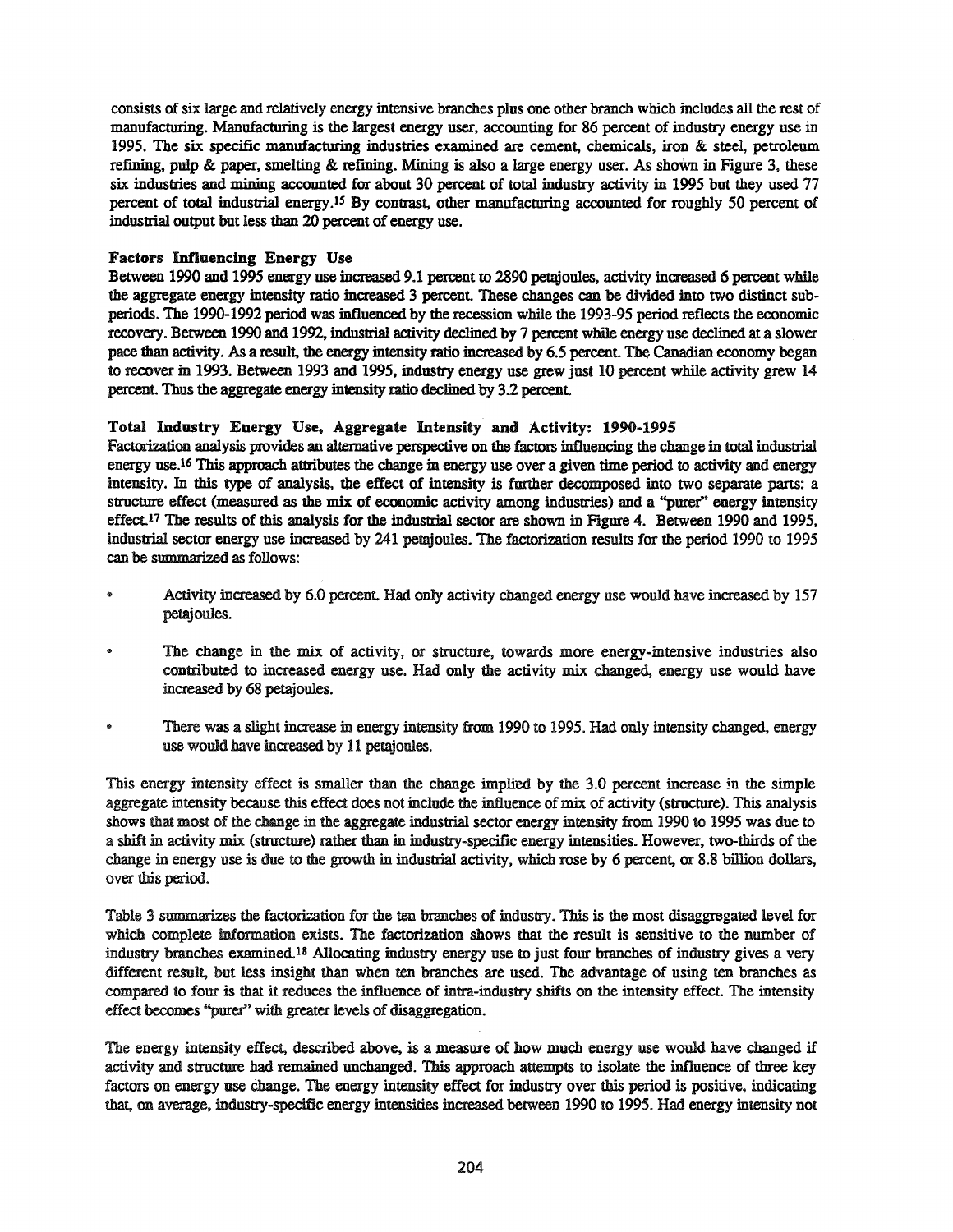



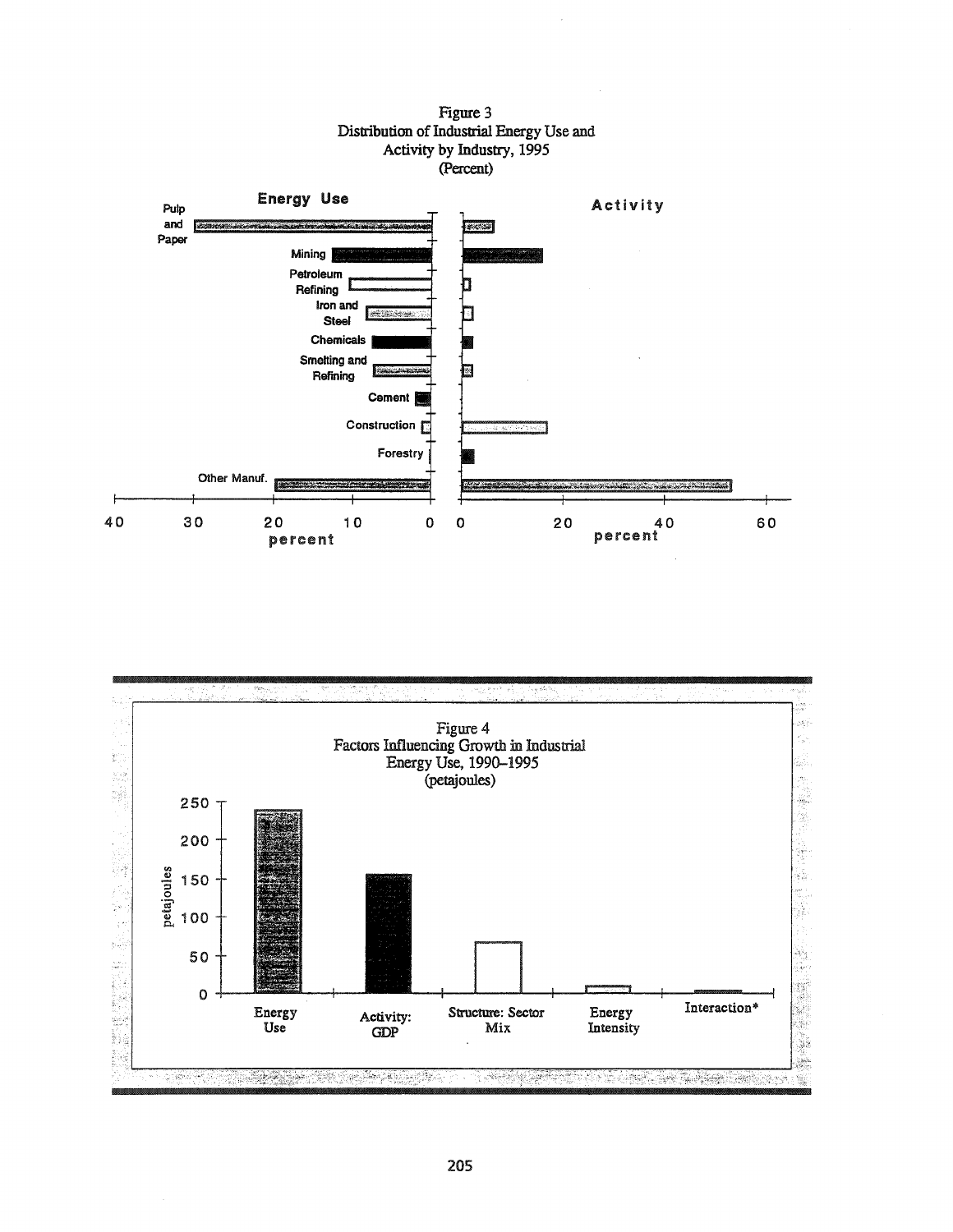changed from 1990 to 1995, energy use would have been 11 petajoules lower (using ten industry branches). The energy intensity effect is a better measure of intensity changes than the aggregate intensity ratio because it separates the influence of changes in industry mix on intensity.

| Industry Branches                                                                                          | <b>Energy Change</b> | Activity<br><b>Effect</b> | Structure<br><b>Effect</b> | Intensity<br><b>Effect</b> |
|------------------------------------------------------------------------------------------------------------|----------------------|---------------------------|----------------------------|----------------------------|
| All Industry with Ten Branches (Seven<br>Separate Manufacturing plus Mining,<br>Construction and Forestry) | 240.6                | 156.5                     | 68.3                       | 11.3                       |
| All Industry with Four Branches<br>(Mining, Construction, Forestry and<br>Manufacturing)                   | 240.6                | 156.5                     | 143.6                      | $-66.1$                    |
| Manufacturing only (P&S, I&S, S&R,<br>Cement, Chemicals, Petroleum<br>Refining and Other                   | 154.1                | 255.3                     | $-71.8$                    | $-13.9$                    |

#### Table 3 Sensitivity of Factorization Results to Industry Decomposition (Change in Petajouies Between 1990-1995)

While the energy intensity effect for the industrial sector is positive, this does not mean that energy efficiency in the industrial sector has deteriorated. Fust, the positive energy intensity effect is a result of offsetting energy intensity changes in specific industry groups. Therefore this overall effect hides energy intensity declines in many large energy-consuming industries. Second, the energy intensity effect reported here reflects changes in energy efficiency as well as the influence of changes in the following: a) the mix of establishments within a branch of industry; b) product mix; c) process mix; d) fuel mix; and e) operating practices. Even though a, b and c, to the extent it is a consequence of product mix, are structural characteristics, our end-use data are not sufficiently detailed to separate out these effects. Therefore, changes in any of these factors will be reflected in the energy intensity effect

Many analysts prefer intensity estimates to be calculated on a per unit of physical product basis to normalize for things like product shifts within industry branches. However, until data permit this to be done on a broad scale, the factorization method and intensity effect presented in this paper is a significant improvement over the commonly used aggregate intensity ratios.

## AN END-USE PERSPECTIVE ON EMISSIONS FROM ELECTRICITY GENERATION

Although no carbon dioxide emissions arise from the use of electricity, end-use electricity consumption requires the generation of electricity, which produces emissions. In order to give an indication of the level of emissions from electricity generation, an analysis of sectoral emission trends was undertaken where electricity use is attributed an emissions factor reflecting the average mix of fuels used in its generation. Emissions under the electricity end-use emissions scenario (ES) were 28 percent higher in 1990 and 27 percent higher in 1995 relative to the no electricity end-use emissions scenario (NBS), where there are no carbon dioxide emissions from electricity at the end-use level. Relative to NBS, carbon dioxide emissions from secondary energy use increased at a lower rate in ES (i.e., 5.1 percent in NES versus 4.1 percent in ES). The lower rate in ES was the result of a decline in the carbon dioxide intensity of secondary energy use brought on by a decline in the carbon dioxide intensity of electricity over the period (from 55.87 toones per terajoule in 1990 to 52.04 toones per terajoule in 1995). This decline was due to a shift in fuels used to produce electricity from coal and heavy fuel oil to nuclear and natural gas.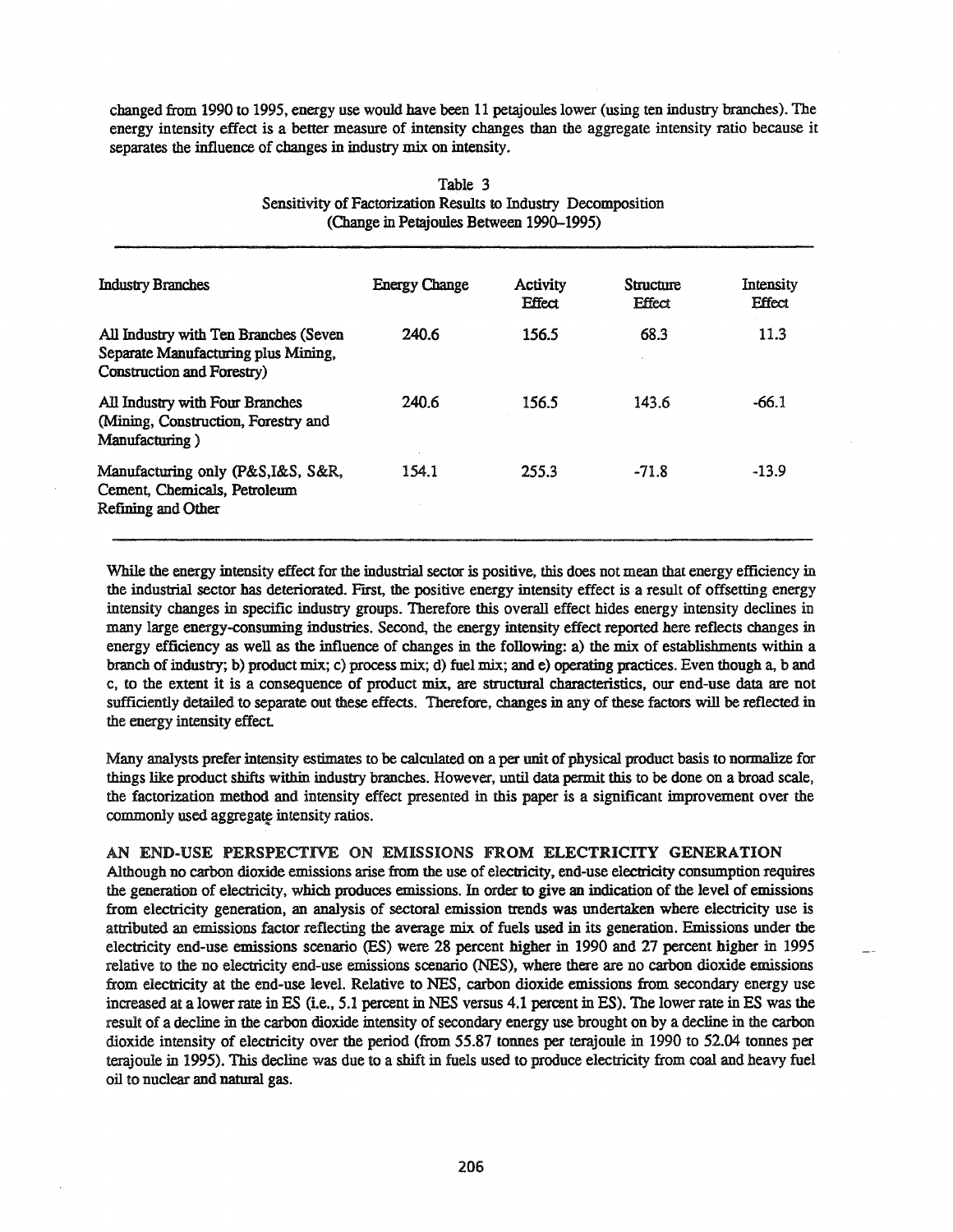Industrial sector emissions in 1995 were 39 percent greater in ES relative to NES, and the growth in emissions over the period from 1990 to 1995 was stronger in ES relative to NES (i.e., 3.2 percent in ES versus 2.5 percent in NBS). The share of electricity to total industrial energy use increased by almost 1 percentage point over the period. Furthermore, the share of biomass increased by 2.5 percentage points, which, combined with the shift to electricity away from the use of carbon dioxide intensive fuels, contributed to a decrease in the overall industrial carbon dioxide intensity. This decrease, however, was not enough to offset emissions associated with the growth in industrial energy use.

In ES, the growth in industrial electricity use overpowered the decline in the carbon dioxide intensity of electricity, thus resulting in a smaller reduction in the overall industrial carbon dioxide intensity relative to NES.

## ACKNOWLEDGEMENTS

This paper was based on the report *Energy Efficiency Trends* in *Canada 1990 to* 1995. *Energy Efficiency Trends in Canada 1990 to* 1995 was prepared by the Demand Policy and Analysis Division of the Energy Efficiency Branch at Natural Resources Canada, in Ottawa Major contributors include: Andre Bourbeau, Maryse Courchesne, Michel Francoeur, TIm McIntosh, Louise Metivier, Cristobal Miller, Jean-Pierre Moisan, Alain Paquet, Mark Pearson, Nathalie Trudeau and Brian Warbanski.

# REFERENCES

- <sup>1</sup> Natural Resources Canada, *Energy Efficiency Trends in Canada 1990 to* 1995, Ottawa, Ontario, May 1997.
- <sup>2</sup> Natural Resources Canada, *Energy Efficiency Trends* in *Canada,* Ottawa, Ontario, April 1996.
- <sup>3</sup> Carbon dioxide emissions accounted for 81% of total greenhouse gas emissions in Canada in 1995.
- <sup>4</sup> From this point on in the report any reference to emissions implies energy-related carbon dioxide emissions from secondary energy use.
- 5 The only difference between the sum of factors on the right-hand side of equation (2) and the total growth of CO<sub>2</sub> will be the product of the growth in E and CO<sub>2</sub> i.e., ( $\Delta E \times \Delta CO_2$ ). This amount, and hence the difference between both sides of the equation, will vary in size as a function of the size of both  $\Delta E$  and  $\Delta CO_2$ .
- <sup>6</sup> The carbon dioxide intensity of energy use is a weighted average of fuel-specific carbon dioxide intensities. The weights used in the calculation of this intensity for a given sector are the shares of energy demand accounted for by each fuel in that sector. In this report, analysis of changes in the carbon dioxide intensity of energy use in each sector will focus on a review of shifts in the fuel mix for that sector.
- <sup>7</sup> Schipper, Lee; Stephen Myers; Richard Howarth and Ruth Steiner, *Energy Efficiency* and *Human Activity: Past Trends and Future Prospects,* Cambridge University Press, Cambridge, Great Britain, 1992. Ademe, *Cross Country Comparison on Energy Efficiency Indicators: Phase* 1, Paris, France, November 1994.
- <sup>8</sup> Lawrence Berkeley Laboratory, *International Comparisons of Energy Efficiency: Establishing a Frameworkfor International Cooperation* and*Research,* Berkeley, California, March, 1994.
- <sup>9</sup> The National Energy Use Database Initiative, which is Natural Resources Canada's instrument for collecting better quality data is described in the report, *Energy Efficiency Trends in Canada: 1990 to* 1995.